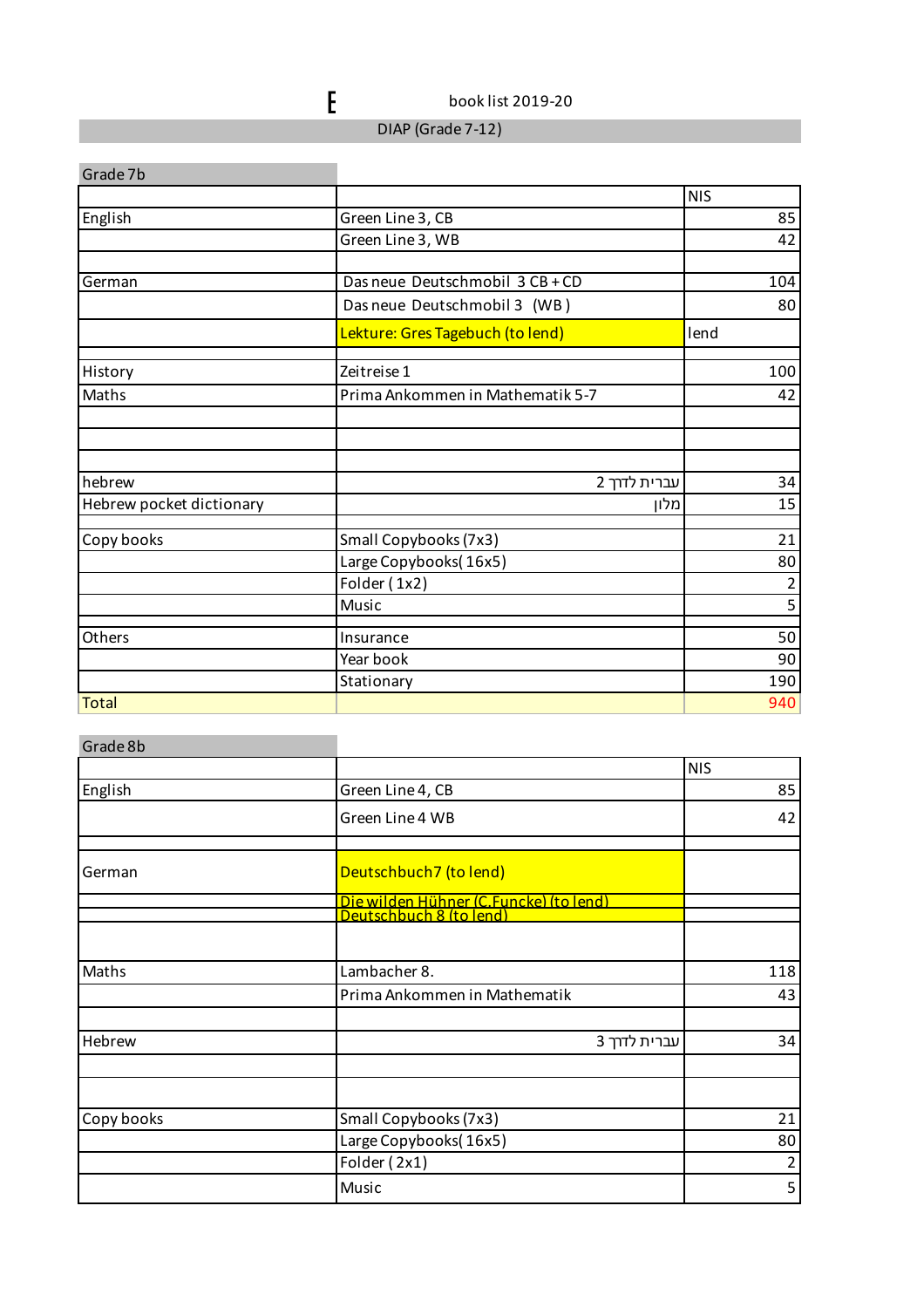| Others | Insurance  | эu  |
|--------|------------|-----|
|        | Year book  | 90  |
|        | Stationary | 190 |
| Total  |            | 760 |

÷

| Grade 9b     |                                      |                |
|--------------|--------------------------------------|----------------|
|              |                                      | <b>NIS</b>     |
| English      | Green Line 5, CB                     | 85             |
|              | Green Line 5 WB                      | 42             |
|              |                                      |                |
| German       | Deutschbuch 9(to lend)               |                |
|              | Grammatik aktiv B2, Cornelsen        | 76             |
|              | Grosswörterbuch DAF (einspr.)        | 135            |
| Maths        | Lambacher 9.                         | 118            |
| Biology      | <b>Biologie Gesamtband Oberstufe</b> | 168            |
| History      | Zeitreise2                           | 109            |
| Hebrew       | עברית לדרך 4                         | 34             |
|              |                                      |                |
| Copy books   | Small Copybooks (7x3)                | 21             |
|              | Large Copybooks(16x5)                | 80             |
|              | Folder (2X1)                         | $\overline{2}$ |
| Others       | Insurance                            | 50             |
|              | Year book                            | 90             |
|              | Stationary                           | 190            |
| <b>Total</b> |                                      | 1200           |

| Grade 10b  |                                     |                |
|------------|-------------------------------------|----------------|
|            |                                     | <b>NIS</b>     |
| English    | <b>Green Line Transition</b>        | 83             |
|            | Green Line Transition, workbook     | 36             |
| German     |                                     |                |
|            | Grosswörterbuch DAF (einspr.)       | 135            |
|            | Deutschbuch 10 (to lend)            |                |
|            | Supergute Tage (Roman) (to lend)    |                |
|            | Der Besuch der alten Dame (to lend) |                |
| Maths      | Lambacher 10 Allgemeine Ausgabe     | 118            |
| Hebrew     | הכתם                                | 45             |
|            |                                     |                |
| Copy books | Small Copybooks (7x3)               | 21             |
|            | Large Copybooks(17x5)               | 85             |
|            | Folder (2x1)                        | $\overline{2}$ |
| Others     | Insurance                           | 50             |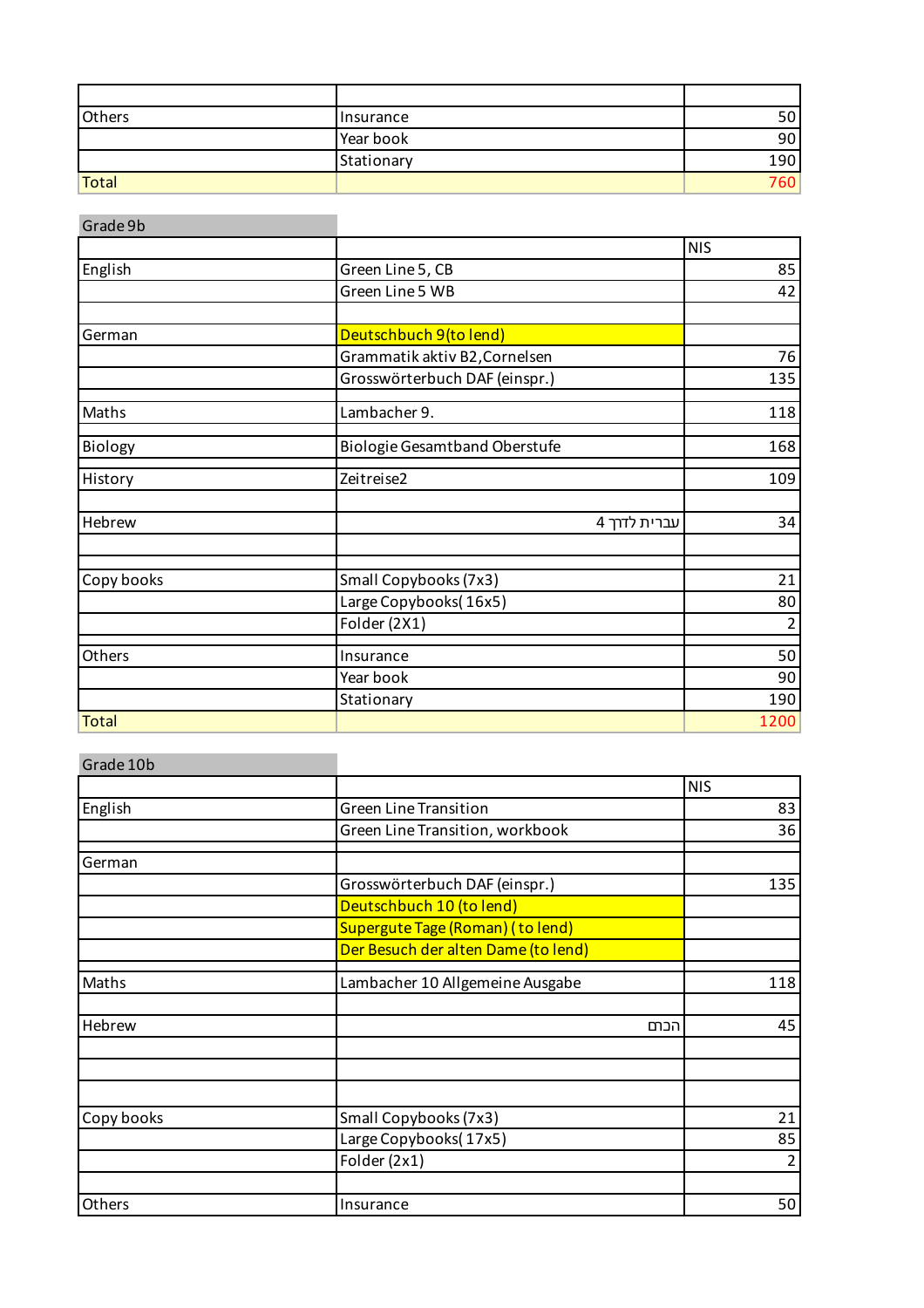|       | Year book  | 9         |
|-------|------------|-----------|
|       | Stationary | ۹n<br>ᅩJU |
| Total |            |           |

| Grade 11b    |                          |      |                |
|--------------|--------------------------|------|----------------|
|              |                          |      | <b>NIS</b>     |
| English      |                          |      |                |
|              | <b>Half Broke Horses</b> |      | 38             |
|              | Caught Between Cultures  |      | 42             |
|              |                          |      |                |
| German       | Kabale und Liebe         |      | 19             |
|              | Michael Kohlhass         |      | 19             |
|              | Corpus Delicti           |      | 34             |
|              | TTS neu (to lend)        |      |                |
|              |                          |      |                |
| Hebrew       |                          | הכתם | 45             |
|              |                          |      |                |
| Maths        | Lambacher Q-phase        |      | 157            |
|              | Das gross Tafelwerk      |      | 61             |
|              |                          |      |                |
| History      | Forum Geschichte 3       |      | 118            |
|              | Forum Geschichte 4       |      | 118            |
| Copy books   | Small Copybooks (4x3)    |      | 12             |
|              | Large Copybooks(17x5)    |      | 85             |
|              | Folder (2x1)             |      | $\overline{2}$ |
|              |                          |      |                |
| Others       | Insurance                |      | 50             |
|              | Year book                |      | 90             |
|              | Stationary               |      | 190            |
| <b>Total</b> |                          |      | 1080           |

## Grade 12b Copy books Small Copybooks (2x3) 6 Large Copybooks(17x5) 85 Folder (3x1) 3 Others **Insurance** 50 **Year book** 90 Stationary 190 Graduation 300 Total 2014 - Total 2014 - Total 2014 - Total 2014 - Total 2014 - Total 2014 - Total 2014 - Total 2014 - Total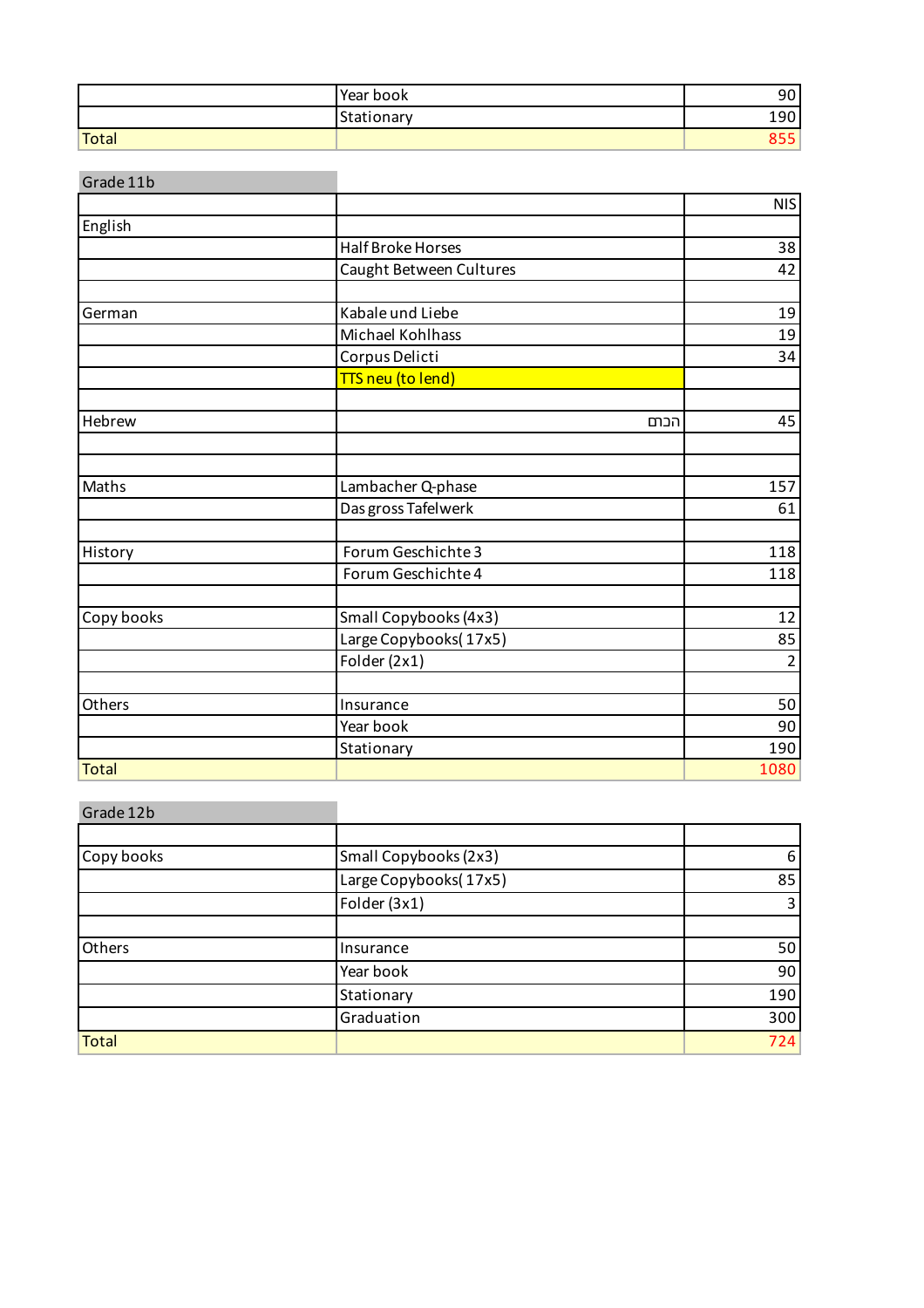## Book List 2015/16 **book list 2019-20**

## **Elementary (1-6)**

| Grade 1           |                                 |                |
|-------------------|---------------------------------|----------------|
|                   |                                 | <b>NIS</b>     |
| <b>English</b>    | Familiy and Friends Classbook 1 | 50             |
|                   | Familiy and Friends workbook 1  | 40             |
|                   | Family and Friends Grammar 1    | 45             |
|                   | The Sandcastle Competition      | 25             |
|                   |                                 |                |
| German            | <b>Tamtam AB</b>                | 70             |
|                   |                                 |                |
| <b>Copy books</b> | Small Copybooks (17x3)          | 51             |
|                   | Large Copybooks (1x5)           | 5              |
|                   | Art                             | 7              |
|                   | Folder (2x1)                    | $\overline{2}$ |
|                   | Music                           | 5              |
|                   |                                 |                |
| <b>Others</b>     | Insurance                       | 50             |
|                   | Stationary                      | 190            |
|                   | Swimming                        | 300            |
|                   | Library Card                    | 10             |
|                   | School bag                      | 10             |
| <b>Total</b>      |                                 | 860            |
| Grade 2           |                                 |                |
|                   |                                 | <b>NIS</b>     |
| <b>English</b>    | Familiy and Friends Classbook 2 | 50             |
|                   | Familiy and Friends workbook 2  | 40             |
|                   | Family and Friends Grammar 2    | 45             |
|                   | The Camping Trip                | 25             |
|                   |                                 |                |
| German            | Wo ist Paula 2 KB               | 50             |
|                   | Wo ist Paula 2 AB               | 36             |
|                   |                                 |                |
| <b>Copy books</b> | Small Copybooks (20x3)          | 60             |
|                   | Large copybooks (1x5)           | 5              |
|                   | Art                             | $\overline{7}$ |
|                   | Music                           | 5              |
|                   | Folder (2x1)                    | $\overline{2}$ |
|                   |                                 |                |
| others            | Insurance                       | 50             |
|                   | year book                       | 90             |
|                   | Stationary                      | 190            |
|                   | Swimming                        | 300            |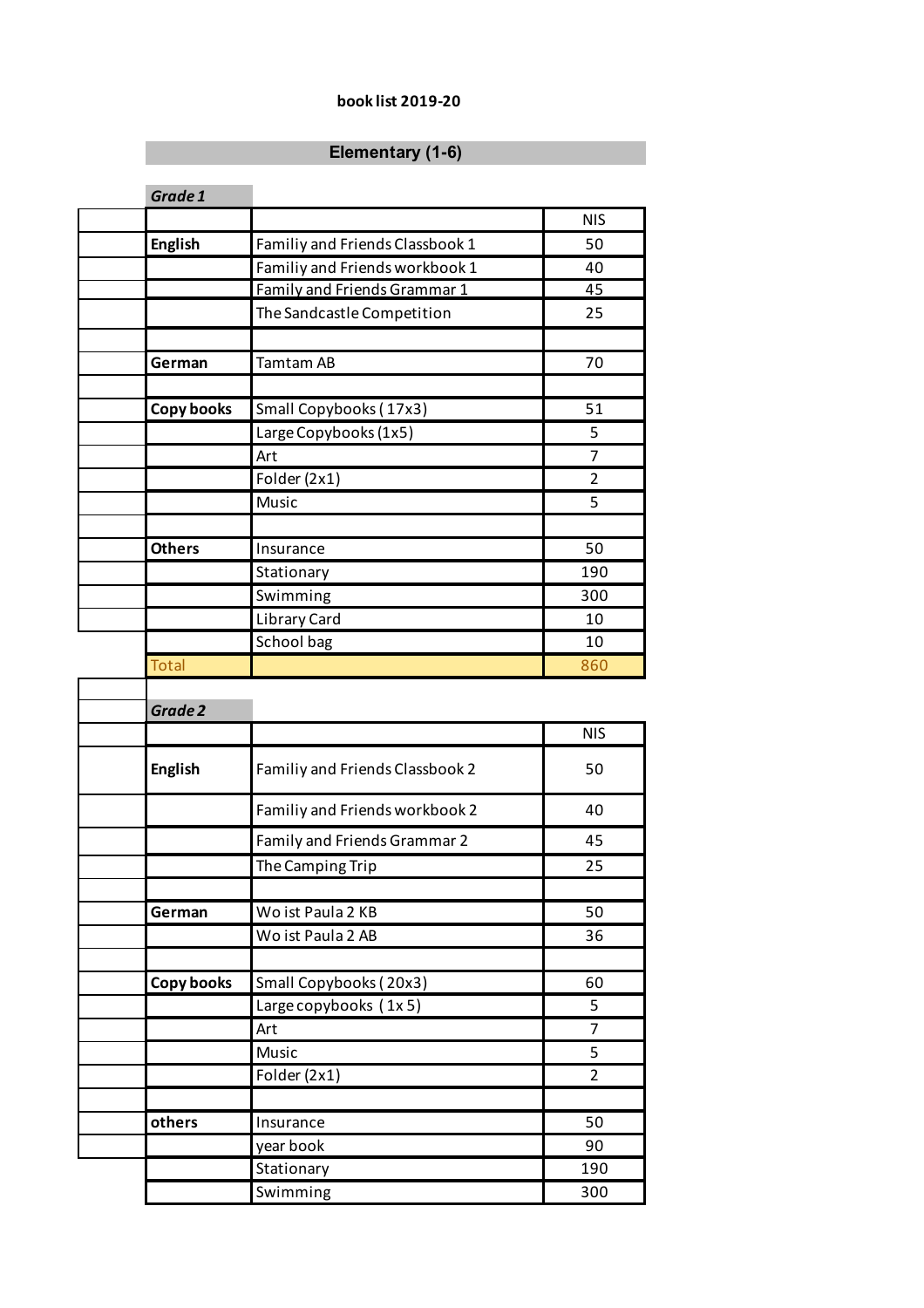| <b>Total</b>      |                                 | 955            |
|-------------------|---------------------------------|----------------|
| Grade 3           |                                 |                |
|                   |                                 | <b>NIS</b>     |
| English           | Familiy and Friends Classbook 3 | 55             |
|                   | Familiy and Friends workbook 3  | 40             |
|                   | Family and Friends Grammar 3    | 45             |
|                   | Sindbad                         | 25             |
|                   |                                 |                |
| German            | Die Deutsch Profis A1.1         | 77             |
|                   |                                 |                |
| Copy books        | Small Copybooks (18x3)          | 54             |
|                   | Large Copybooks(3x5)            | 15             |
|                   | Art                             | 7              |
|                   | Music                           | 5              |
|                   | Folder (2x1)                    | $\overline{2}$ |
| <b>Others</b>     | Insurance                       | 50             |
|                   | yearbook                        | 90             |
|                   | Stationary                      | 190            |
| <b>Total</b>      |                                 | 655            |
|                   |                                 |                |
| Grade 4           |                                 | <b>NIS</b>     |
|                   |                                 |                |
| <b>English</b>    | Familiy and Friends Classbook 4 | 55             |
|                   | Familiy and Friends workbook 4  | 40             |
|                   | Family and Friends Grammar 4    | 45             |
|                   | Changing places                 | 25             |
|                   |                                 |                |
| German            | Die Deutsch Profis A1.2         | 79             |
|                   |                                 |                |
| <b>Copy books</b> | Small Copybooks (9x3)           | 27             |
|                   | Large Copybooks (10x5)          | 50             |
|                   | Music                           | 5              |
|                   | Art                             | $\overline{7}$ |
|                   | Folder (2x1)                    | $\overline{2}$ |
| <b>Others</b>     | Insurance                       | 50             |
|                   | yearbook                        | 90             |
|                   | Stationary                      | 190            |
| <b>Total</b>      |                                 | 665            |
|                   |                                 |                |
| Grade 5           |                                 |                |
|                   |                                 | <b>NIS</b>     |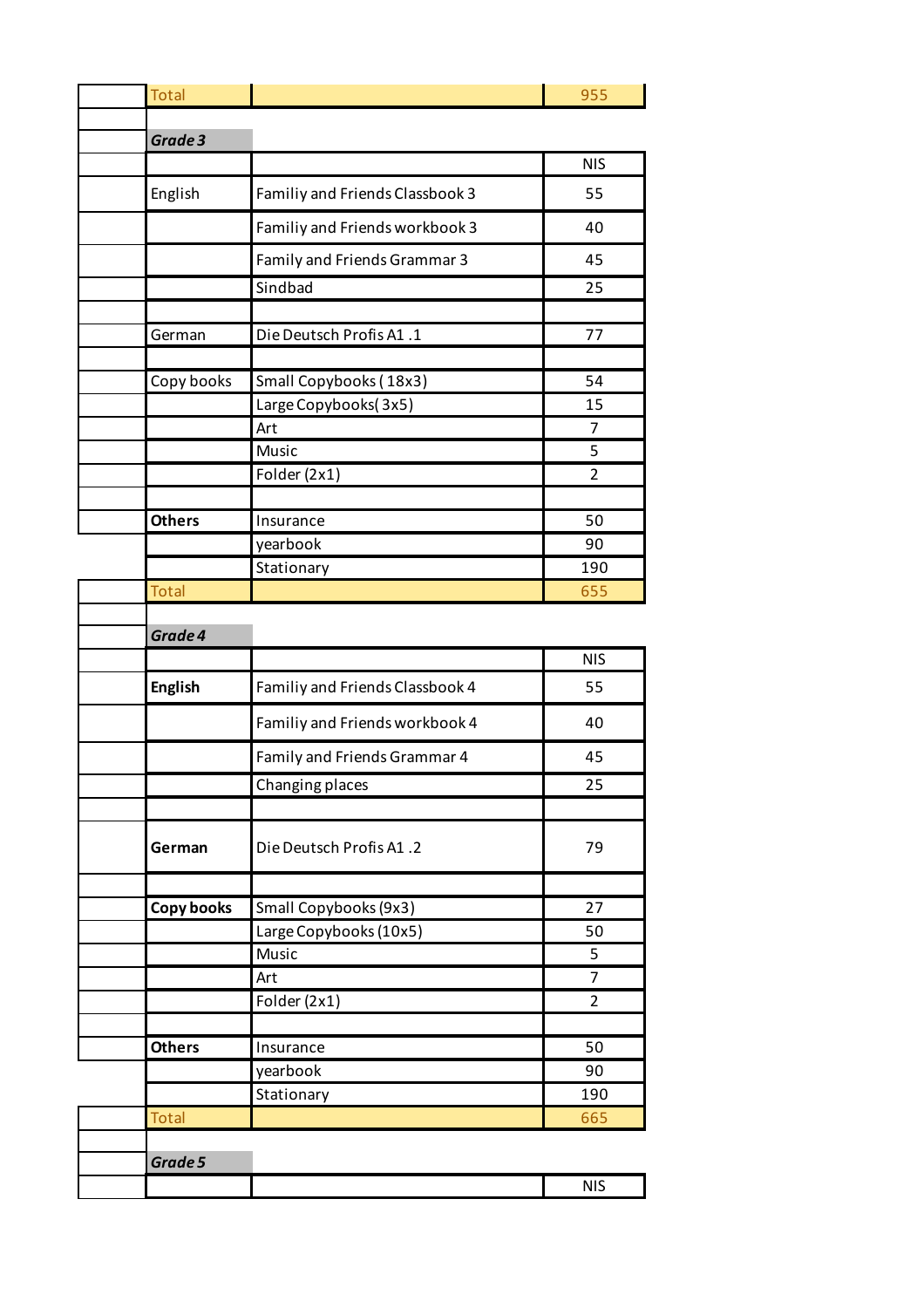| <b>English</b> |                   | Familiy and Friends Classbook 5 | 55             |
|----------------|-------------------|---------------------------------|----------------|
|                |                   | Familiy and Friends workbook 5  | 40             |
|                |                   | Family and Friends Grammar 5    | 50             |
|                |                   | <b>Grace Darling</b>            | 25             |
|                |                   |                                 |                |
|                | German            | Die Deutsch Profis A2.1         | 77             |
|                |                   |                                 |                |
|                | <b>Copy books</b> | Small Copybooks (8x3)           | 24             |
|                |                   | Large Copybooks (12x5)<br>Art   | 60<br>7        |
|                |                   | Music                           | 5              |
|                |                   | Folder (2x1)                    | $\overline{2}$ |
|                |                   |                                 |                |
| <b>Others</b>  |                   | Insurance                       | 50             |
|                |                   | yearbook                        | 90             |
|                |                   | Stationary                      | 190            |
| <b>Total</b>   |                   |                                 | 675            |
| Grade 6        |                   |                                 |                |
|                |                   |                                 | <b>NIS</b>     |
| <b>English</b> |                   | Familiy and Friends Classbook 6 | 55             |
|                |                   | Familiy and Friends workbook 6  | 40             |
|                |                   | Family and Friends Grammar 6    | 50             |
|                |                   | James and the Giant peach       | 52             |
|                | German            | Die Deutsch Profis A2.2         | 76             |
|                |                   | Grammatik aktiv                 | 76             |
|                |                   | Das Doppelte lottchen (to lend) | Lend           |
| <b>Science</b> |                   | Science                         | 90             |
|                |                   | Science work book               | 80             |
|                |                   |                                 |                |
|                | Copy books        | Small Copybooks (9x3)           | 27             |
|                |                   | Large Copybooks (12x5)          | 60             |
|                |                   | Art                             | 7              |
|                |                   | Music                           | 5              |
|                |                   | Folder (2x1)                    | $\overline{2}$ |
|                |                   |                                 |                |
| <b>Others</b>  |                   | Insurance                       | 50             |
|                |                   | yearbook                        | 90             |
|                |                   | Stationary                      | 190            |
| Total          |                   |                                 | 950            |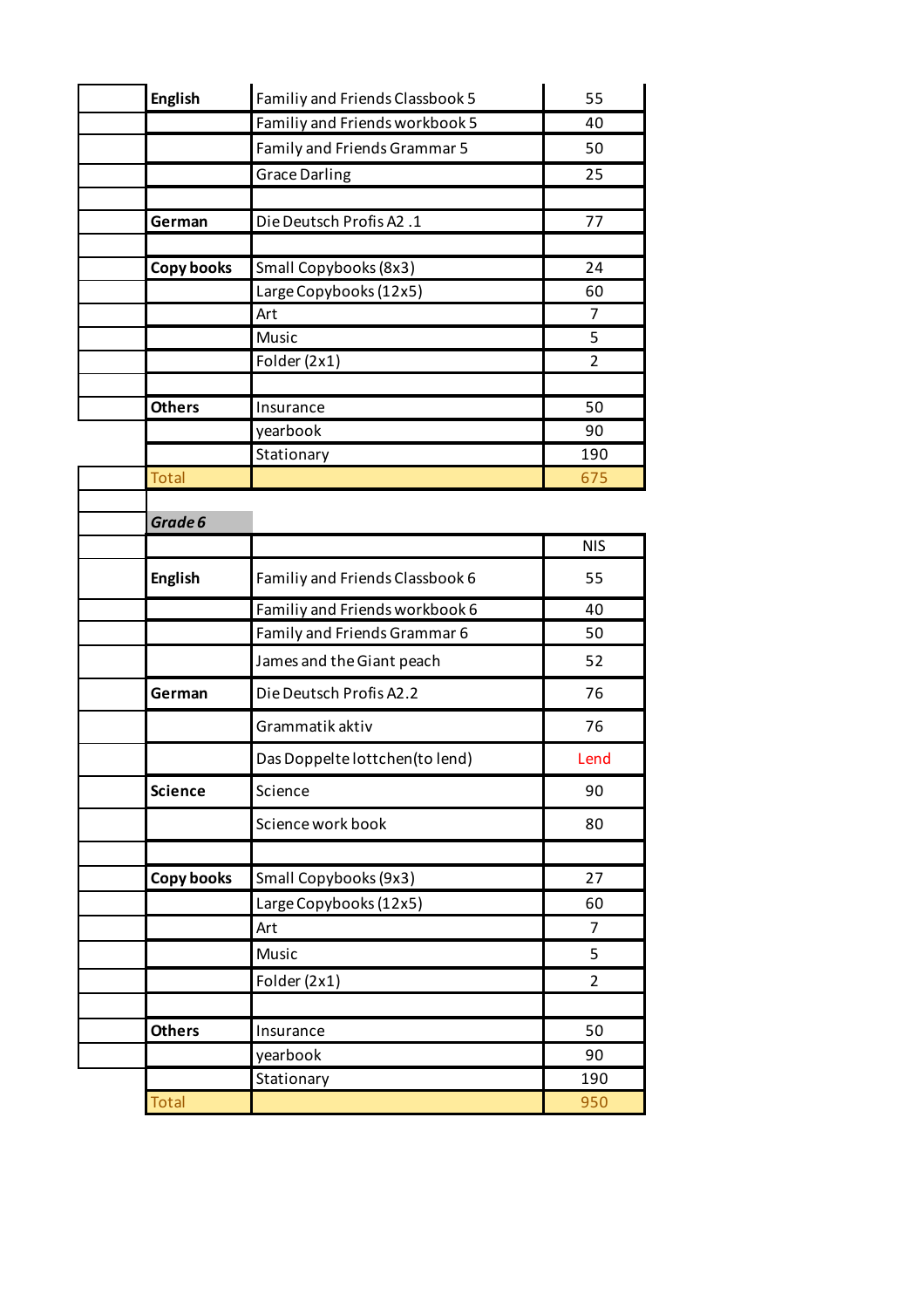|                          | Tawjihi (7a-12a) 2019-20                |                |
|--------------------------|-----------------------------------------|----------------|
| Grade 7A                 |                                         |                |
|                          |                                         | <b>NIS</b>     |
| English                  | Solutions Elementary student book       | 72             |
|                          | Elementary workbook                     | 50             |
|                          | English Grammar in use                  | 81             |
|                          |                                         |                |
| German                   | Das neue Deutschmobil 3CB + CD          | 104            |
|                          | Das neue Deutschmobil 3 (WB)            | 80             |
|                          |                                         |                |
| Hebrew                   | עברית לדרך 2                            | 34             |
| hebrew pocket dictionary | מלון אבן שושן                           | 15             |
|                          |                                         |                |
| History                  | The USB or Encyclopedia of word history | 100            |
|                          |                                         |                |
| Copy books               | Small Copybooks (7x3)                   | 21             |
|                          | Large Copybooks (14x5)                  | 70             |
|                          | Art                                     | $\overline{7}$ |
|                          | Music                                   | 5              |
|                          | Folder (1)                              | $\mathbf{1}$   |
| Others                   | Insurance                               | 50             |
|                          | Stationary                              | 190            |
|                          | Year book                               | 90             |
| <b>Total</b>             |                                         | 970            |

| Grade 8A     |                                         |            |
|--------------|-----------------------------------------|------------|
|              |                                         | <b>NIS</b> |
| English      | Solutions Pre-intermediate student book | 72         |
|              | Pre-intermediate workbook               | 50         |
|              |                                         |            |
| Chemistry    | Chemistry                               | 170        |
| Biology      | Biology                                 | 90         |
| Hebrew       | עברית לדרך 3                            | 34         |
| Copy books   | Small Copybooks (7x3)                   | 21         |
|              | Large Copybooks (14x5)                  | 70         |
|              | Music                                   | 5          |
|              | Art                                     | 7          |
|              | Folder (1x1)                            | 1          |
| Others       | Insurance                               | 50         |
|              | Yearbook                                | 90         |
|              | Stationary                              | 190        |
| <b>Total</b> |                                         | 850        |

| Gr2 |            |
|-----|------------|
|     | <b>NIS</b> |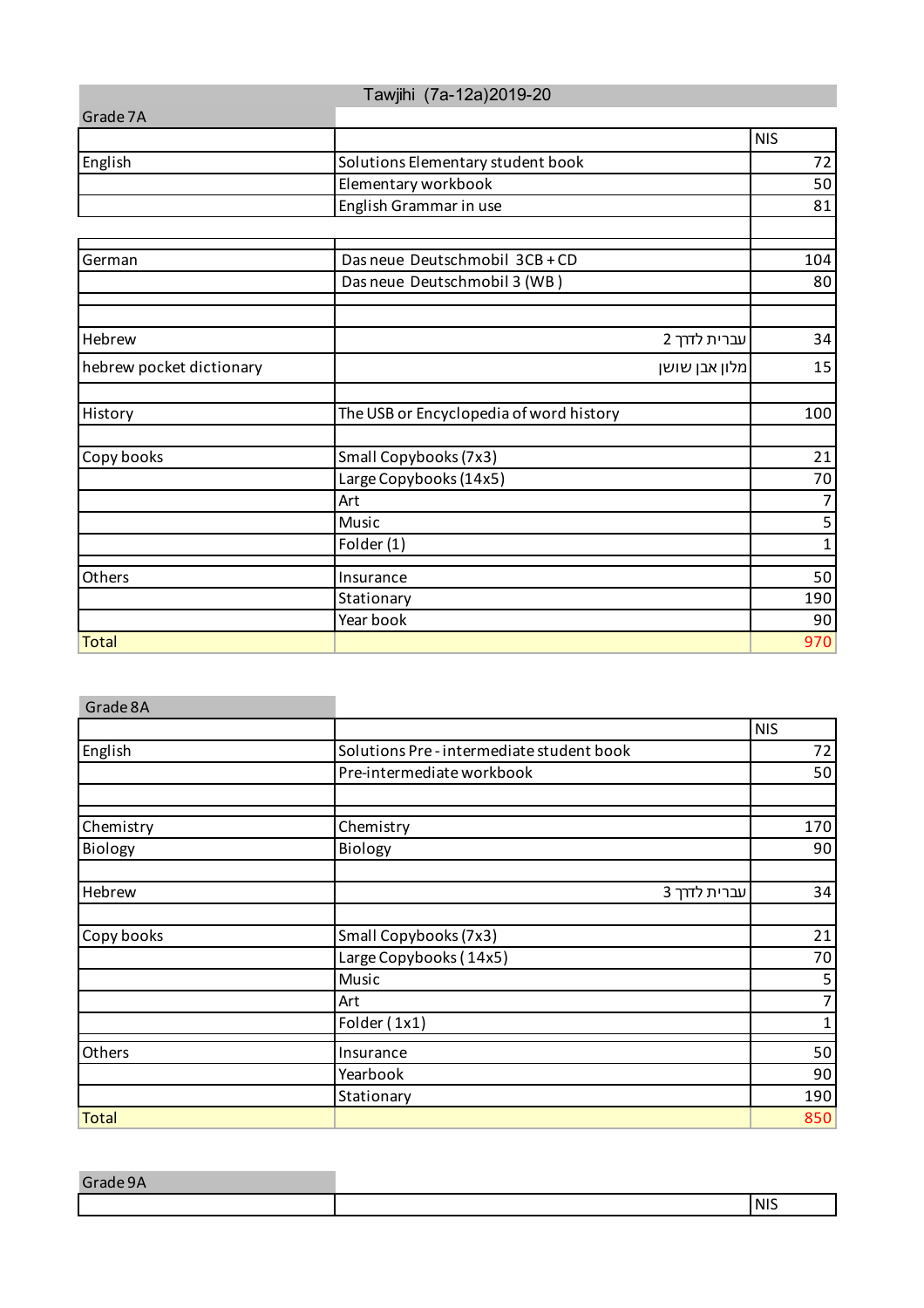| English      | Solutions Intermediate student book | 72  |
|--------------|-------------------------------------|-----|
|              | Intermediate Workbook               | 50  |
|              |                                     |     |
|              |                                     |     |
| Physics      | <b>Complete Physics</b>             | 170 |
|              |                                     |     |
| Hebrew       | עברית לדרך 4                        | 34  |
| Copy books   | Small Copybooks (7x3)               | 21  |
|              | Large Copybooks (15 x5)             | 75  |
|              | Music                               | 5   |
|              | Art                                 | 7   |
|              | Folder (1x1)                        | 1   |
| Others       | Insurance                           | 50  |
|              | Stationary                          | 190 |
|              | Year book                           | 90  |
| <b>Total</b> |                                     | 765 |

| Solutions Upper Intermediate student book | 72                                                                                                                                                                             |
|-------------------------------------------|--------------------------------------------------------------------------------------------------------------------------------------------------------------------------------|
|                                           | 50                                                                                                                                                                             |
|                                           |                                                                                                                                                                                |
| Die Mittelstufe B2 kursbuch               | 86                                                                                                                                                                             |
| Die Mittelstufe B2 Arbetsbuch             | 80                                                                                                                                                                             |
|                                           | 21                                                                                                                                                                             |
|                                           | 80                                                                                                                                                                             |
| Folder (1x1)                              | $\mathbf{1}$                                                                                                                                                                   |
|                                           |                                                                                                                                                                                |
| הכתם                                      | 45                                                                                                                                                                             |
| Insurance                                 | 50                                                                                                                                                                             |
| Year book                                 | 90                                                                                                                                                                             |
| Stationary                                | 190                                                                                                                                                                            |
|                                           | 765                                                                                                                                                                            |
|                                           | <b>NIS</b>                                                                                                                                                                     |
|                                           |                                                                                                                                                                                |
| Solutions Advanced student book           | 73                                                                                                                                                                             |
| Advanced workbook                         | 50                                                                                                                                                                             |
|                                           | 21                                                                                                                                                                             |
| Large Copybooks(11x5)                     | 55                                                                                                                                                                             |
|                                           | 86                                                                                                                                                                             |
|                                           | 80                                                                                                                                                                             |
|                                           | 45                                                                                                                                                                             |
|                                           |                                                                                                                                                                                |
| Insurance                                 | 50                                                                                                                                                                             |
|                                           | Upper intermediate Workbook<br>Small Copybooks (7x3)<br>Large Copybooks(16x5)<br>Small Copybooks (7x3)<br>Die Mittelstufe B2 kursbuch<br>Die Mittelstufe B2 Arbetsbuch<br>הכתם |